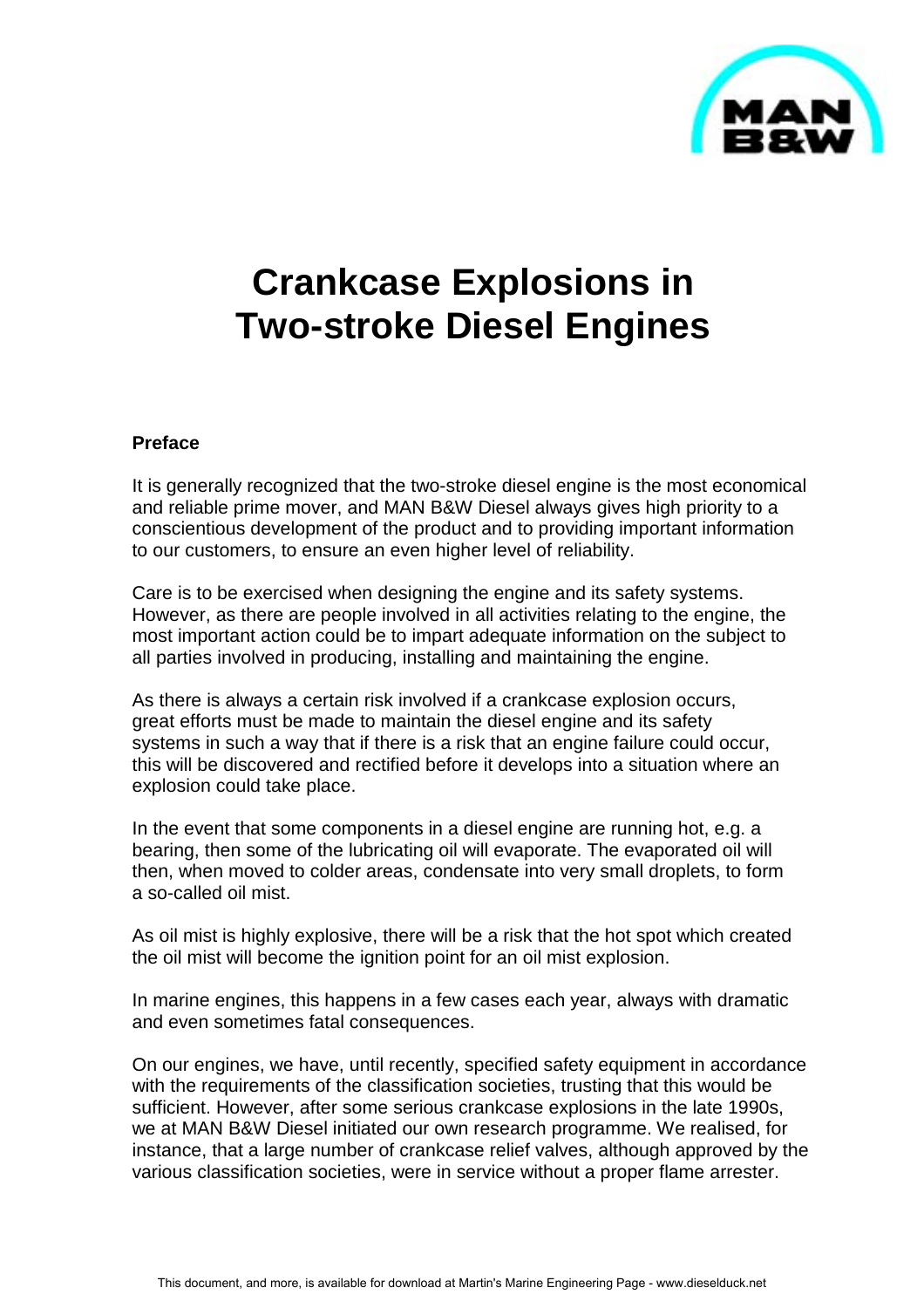

This is because the approvals from the classification societies only take the opening pressure into consideration. We therefore continued our research to ensure that the equipment installed would provide maximum safety.

As our policy in this area of safety is to share the results with other bodies involved, we have worked closely with classification societies and, through CIMAC, presented the results of our research to all users of diesel engines and also to other engine designers. Furthermore, we have sent a number of Service Letters to the users of our product, explaining our findings and recommending precautions to be taken to increase the safety margin. We intend to pursue this open-minded policy.

# **Cause of Explosion**

As the sources of explosion vary to a large extent, this must be taken into consideration when taking precautions and selecting monitoring systems.

Below is a table of a number of accidents where the cause of explosion is known, the table includes two-stroke engines of both our design and of our competitors' designs:

| Year | <b>Cause of Explosion</b>                              | <b>Cause of Failure</b>    |
|------|--------------------------------------------------------|----------------------------|
| 1995 | Bearing in PTO gearbox                                 |                            |
| 1996 | Inlet pipe for piston cooling oil falling off          | Incorrect tightening       |
| 1997 | Incorrect spring mounted in piston rod<br>stuffing box | Unauthorised<br>spare part |
| 1997 | Piston rod interference with cylinder frame            |                            |
| 1999 | Weight on chain tightener falling off                  | Incorrect tightening       |
| 1999 | Fire outside the engine                                |                            |
| 2000 | Main bearing                                           |                            |
| 2000 | Camshaft bearing                                       |                            |
| 2000 | Incorrect shaft in camshaft drive                      | Unauthorised<br>spare part |
| 2001 | Crankshaft failure                                     |                            |
| 2001 | Piston crown failure                                   |                            |
| 2001 | Main bearing                                           |                            |
| 2001 | Crankpin bearing                                       |                            |
| 2002 | Inlet pipe for piston cooling oil falling off          | Incorrect tightening       |

|  |  | <b>Table I:</b> Cases of explosions where the cause is known |  |  |  |  |
|--|--|--------------------------------------------------------------|--|--|--|--|
|--|--|--------------------------------------------------------------|--|--|--|--|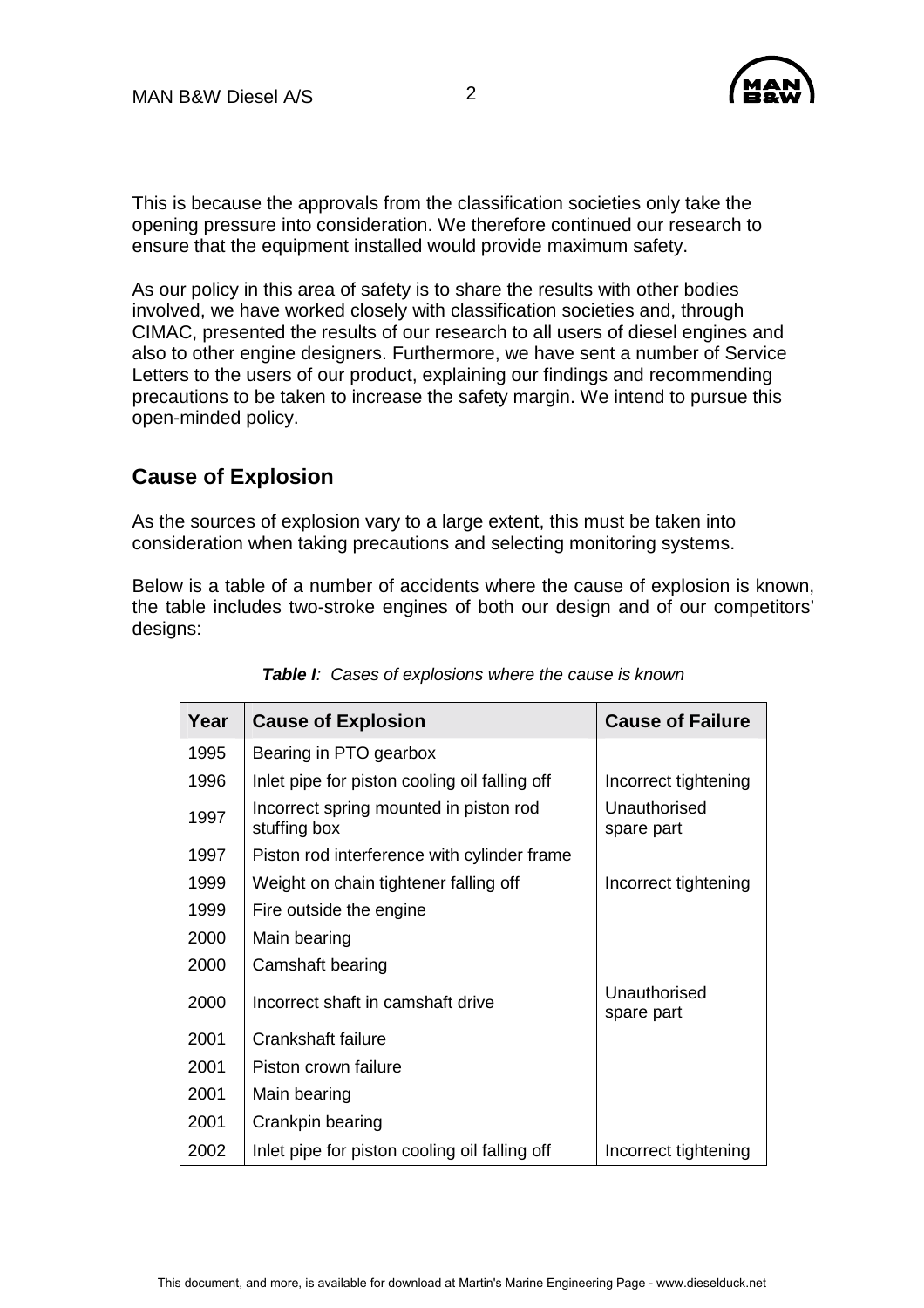

#### **Consequences for Personnel**

In a number of cases, the consequences have been fatal to members of the crew. In at least two of the cases listed above – both with fatal consequences – the explosions were caused by the installation of an unauthorised spare part during a repair. Also, cases with serious injuries have been reported. The hazard is particularly present if the oil mist is ignited outside the crankcase.

In the event of a crankcase explosion, the pressure wave will send a large amount of oil mist out of the crankcase and into the engine room, where the ventilation system will move it around. However, a major part will be sucked up towards the air inlet of the turbocharger.



*Fig. 1: Oil mist* 

If the oil mist meets a hot spot, there is a risk that it will be ignited. Therefore, it is important to carefully maintain the insulating material around the exhaust pipes.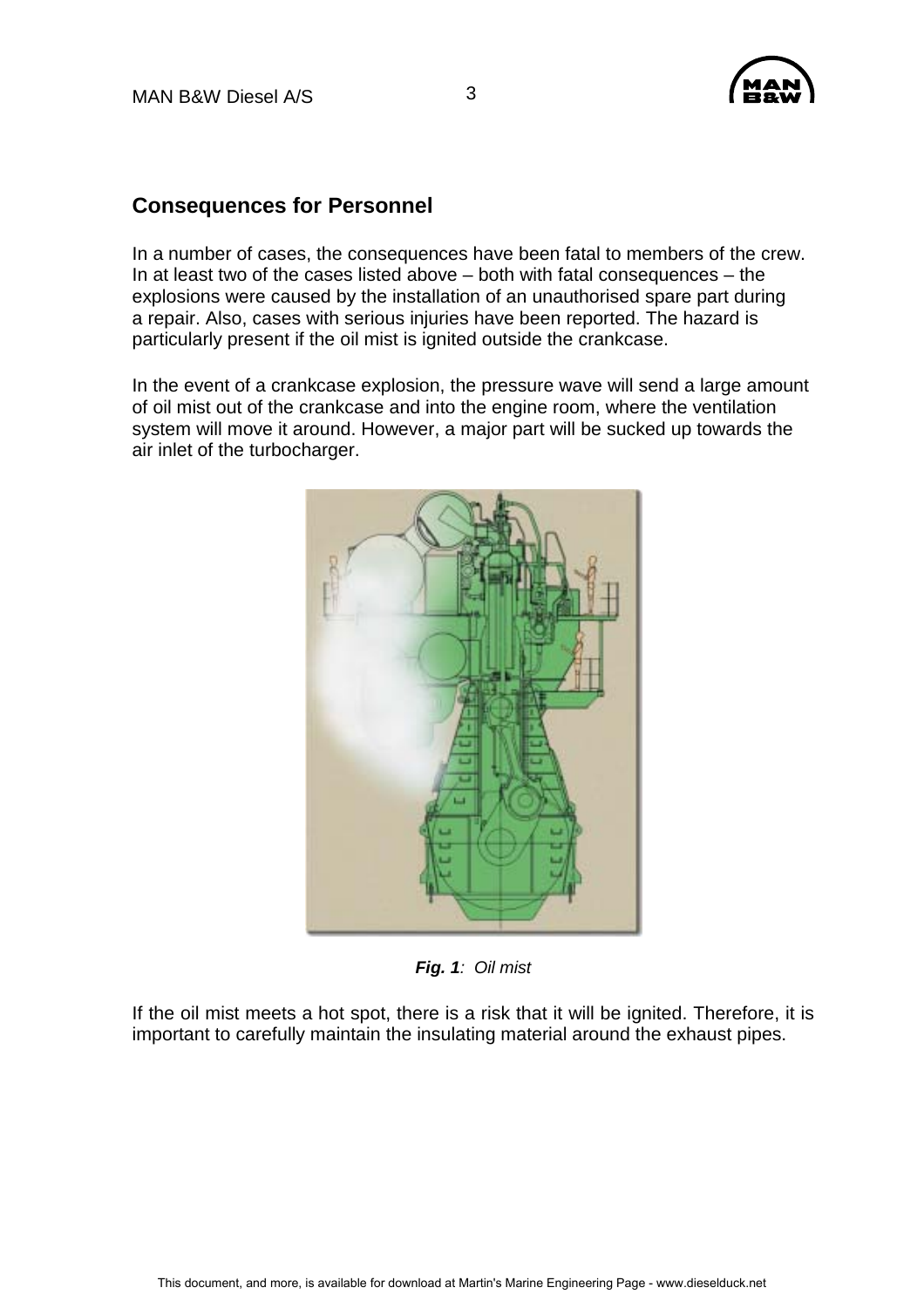



*Fig. 2: Oil mist blast* 

Of course, the largest risk of igniting the oil mist would be if the flame arrester on the relief valve did not function properly. In that event, the flame front from the explosion in the crankcase can ignite the cloud of oil mist in the engine room. We have therefore developed our own relief valve specification. Only relief valves approved according to this specification are accepted on engines ordered after the 1st of May 1999.

#### **Consequences for the Plant**

In most cases, the damage has been limited to the engine proper. However, in cases where the oil mist is ignited outside the crankcase, the blast can cause severe damage in the engine room, especially to the electrical equipment. In some cases, in narrow engine rooms, the pressure wave has caused damage to mechanical items. Doors and lifts have been damaged and, in rare cases, also floor plates have been torn loose and thrown around.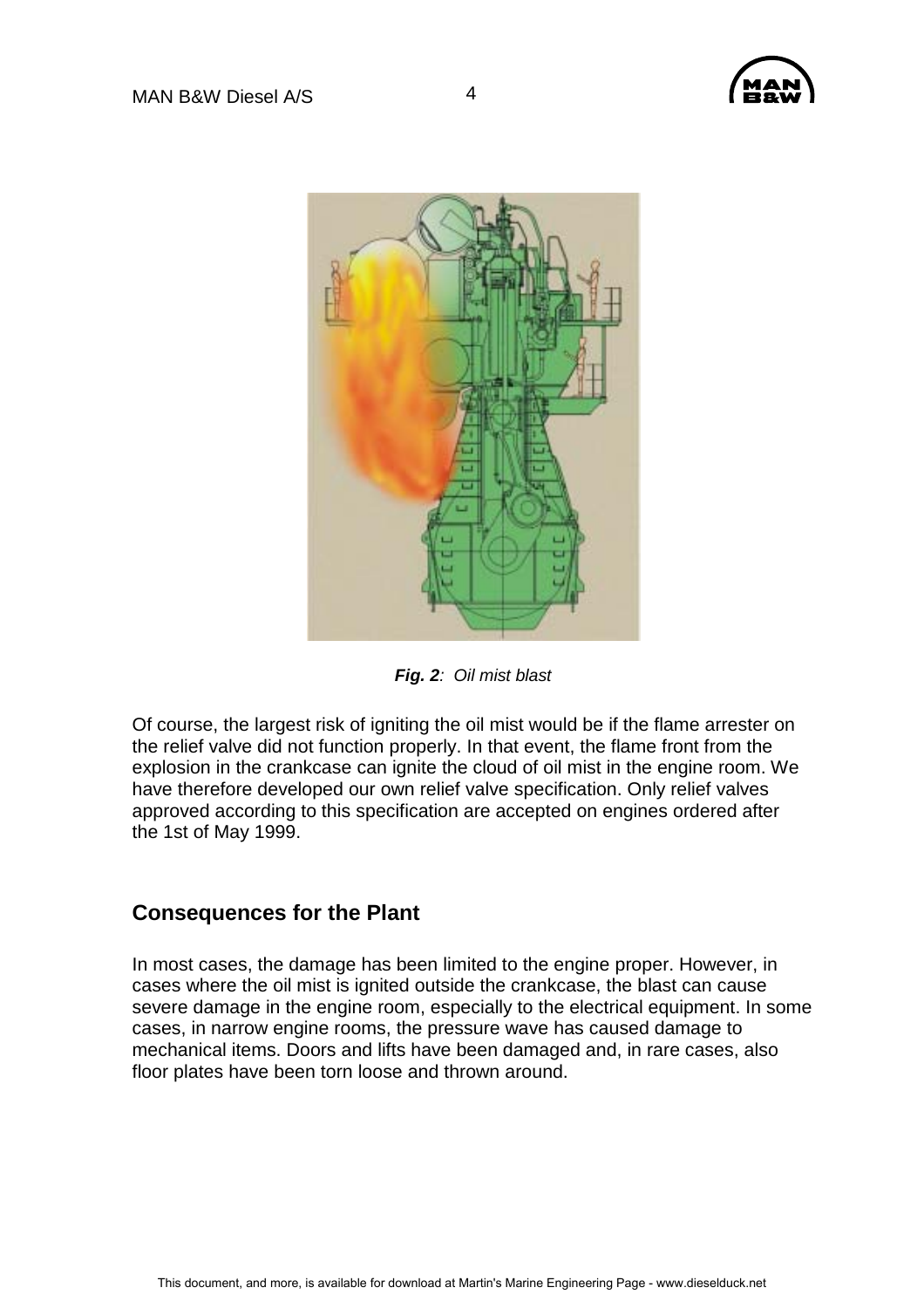

# *PRECAUTIONS AGAINST CRANKCASE EXPLOSIONS*

#### **Maintenance**

In general, keep the engine in good condition, and follow the engine builder's instructions regarding check of components, especially bearings.

When overhauling, follow the engine builder's instructions. Incorrect tightening of bolts has caused a number of accidents. Another item that should be given attention is thick shell bearings. The top clearance must be adjusted by means of shims. We have seen cases of damage as the result of bearings having been assembled with insufficient top clearance, thereby restricting the flow of lube oil and leading to overheating of the bearing.

## **Approved Spare Parts**

Original spare parts should always be used. A number of explosions, some with fatal consequences, have been caused by the use of unauthorised spare parts. In one accident, the piston rod stuffing box was mounted with springs supplied by an unauthorised supplier. Since they were of a wrong dimension, they jammed and caused heating of the piston rod and, finally, a crankcase explosion occurred. In that case, two people lost their lives because of a spare part which might have been believed to be of secondary importance to the functioning of the engine.

#### **Inspections**

Visual inspection of the engine is important for early discovery of any risk of failure, especially so in the case of inspection for white metal fragments inside the crankcase. This inspection can reveal the start of a bearing failure before it develops into a risk of a crankcase explosion. It is therefore part of our recommendations in the instruction book that any time the crew enter the crankcase they should make such visual inspection. If any white metal is found, we recommend that the edges on all bearings in this part of the engine are checked for damage.

Furthermore, it is important to regularly check the safety systems and other components related to safety. On one plant, a crankcase explosion caused an engine room fire because the flame arrester in the crankcase relief valve had suffered mechanical damage.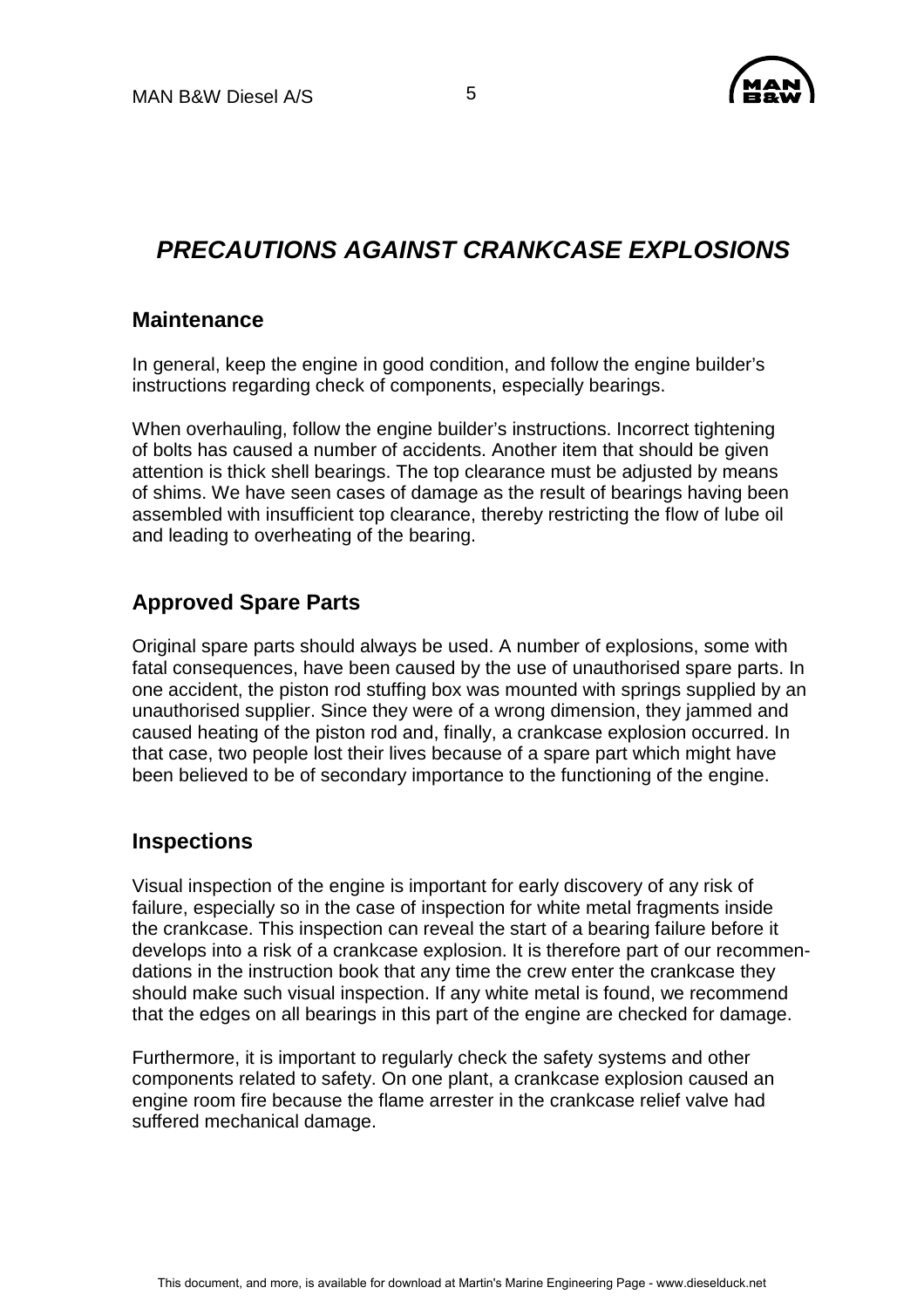

#### **Monitoring**

As a crankcase explosion can result from various components, and not only from the bearings, we specify as standard, the installation of an approved Oil Mist Detector (OMD), which is to be installed and connected to the safety system. If required by the customer, a bearing monitoring system can be specified as an additional precaution.

We do not agree with the rules of the classification societies, as they only require temperature monitoring of the bearing or, as an alternative, an oil mist detector.

As an alarm for high oil mist level triggers actions in the safety system and, as explained below, also in the future system for suppression of oil mist explosions, it is important that OMD makers improve their product to lower the risk of false alarms.

## **Suppression of the Risk of Crankcase Explosions**

The engines are equipped with crankcase relief valves sufficient for protecting the engine against the impact of an oil mist explosion by relieving the pressure inside the crankcase.

In the event of an oil mist explosion in the crankcase, the very fast propagating pressure wave will send large amounts of yet unburned oil mist out into the engine room. The relief valve is equipped with a flame arrester to quench the much slower propagating flame front, thereby preventing any outside ignition and fire.

Even when the problems with outside ignition of the oil mist are solved, the mechanical impact from the pressure wave can give big problems by throwing floor plates around, and blowing doors out of their panels.

In some cases, also the lift car has been blown up to the top of the shaft. Such events jeopardize the crew and have, in rare cases, had fatal consequences.

In rare cases, on engines where there is a large enough space/length, an oil mist explosion could cause increased pressure ahead of the moving reaction zone and, thereby, increase the risk of a stronger explosion development there, i.e. the wellknown self-perpetuating phenomenon called "pressure piling".

This creates extreme pressures that cannot be relieved through the valves and which, in some cases, have thrown off doors on the engine and caused an engine room fire.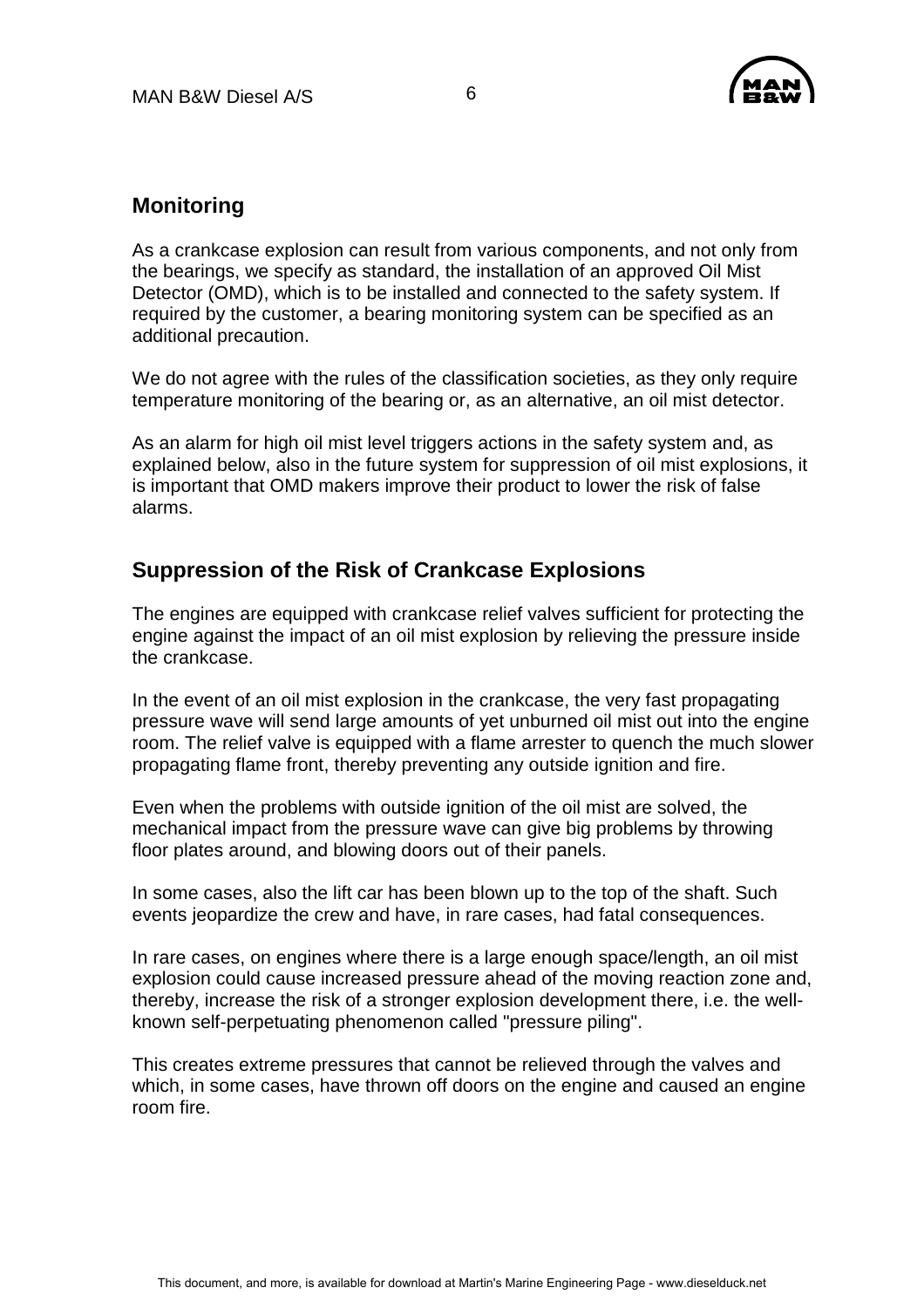

The purpose of the system for suppression of an oil mist explosion is to reduce the damaging and hazardous effects of a crankcase explosion and remove the jeopardy for the crew.

The system will start acting when the oil mist monitoring system recognizes a too high oil mist level in the crankcase.

In such a case, we recommend reducing the engine load in order to minimise any further creation of "OIL MIST". On a ship, this will not have any significant immediate effect, since the propeller will rotate the crankshaft for some time after that. Thus, the risk of a crankcase explosion will still be present during the load reduction process.

In other areas, inert gas is used to ensure that the oxygen content is reduced to a level where a flame front propagating is not possible.

On large diesel engines, the use of inert gas creates a new risk to the personnel, as venting of the crankcase compartments is rather difficult.

We have therefore made large efforts to develop a system for suppression of an oil mist explosion *without the use of inert gas!* 

The initial development of the explosion suppression system, based on the use of water mist, was started in the beginning of 2001.

The use of water mist is harmless to the personnel and, in addition, the water can be removed in the course of the normal lubricating oil cleaning process.

By the inflow of a preheated liquid medium under pressure, a well-dimensioned sharpedged nozzle design, with an appropriate length of the outlet pipe designed for the actual medium and its inlet thermo-dynamical conditions, is able to force a localized evaporation of the medium inside the nozzle, utilizing the natural proper-ties of the liquid medium and, thereby, to produce a flow at the nozzle outlet of the medium in vapour state. This outflowing vapour condensates into very small droplets, partly because of the increasing pressure, and partly because of the mix with the surrounding relatively cooler gases, and thereby forms a mist of the liquid medium.

The pressurized hot water (15 bar and 180 $^{\circ}$  C), which is controlled by the oil mist monitoring system, is injected into the crankcase, through special sharp-edged nozzles, where it is transformed into small droplets of a size below 10 microns.

The water mist system replaces the use of inert gas and, thereby, completely removes the risk of choking due to the lack of oxygen. The use of water mist is harmless to the personnel, and the water can be removed in the normal lubricating oil cleaning process. The water mist cannot prevent an explosion. However, practical tests with explosions in an air/methane mixture have shown that the pressure rise, as can be seen in Fig. 3, is considerably reduced, thereby eliminating the risk of mechanical damage caused by the pressure wave.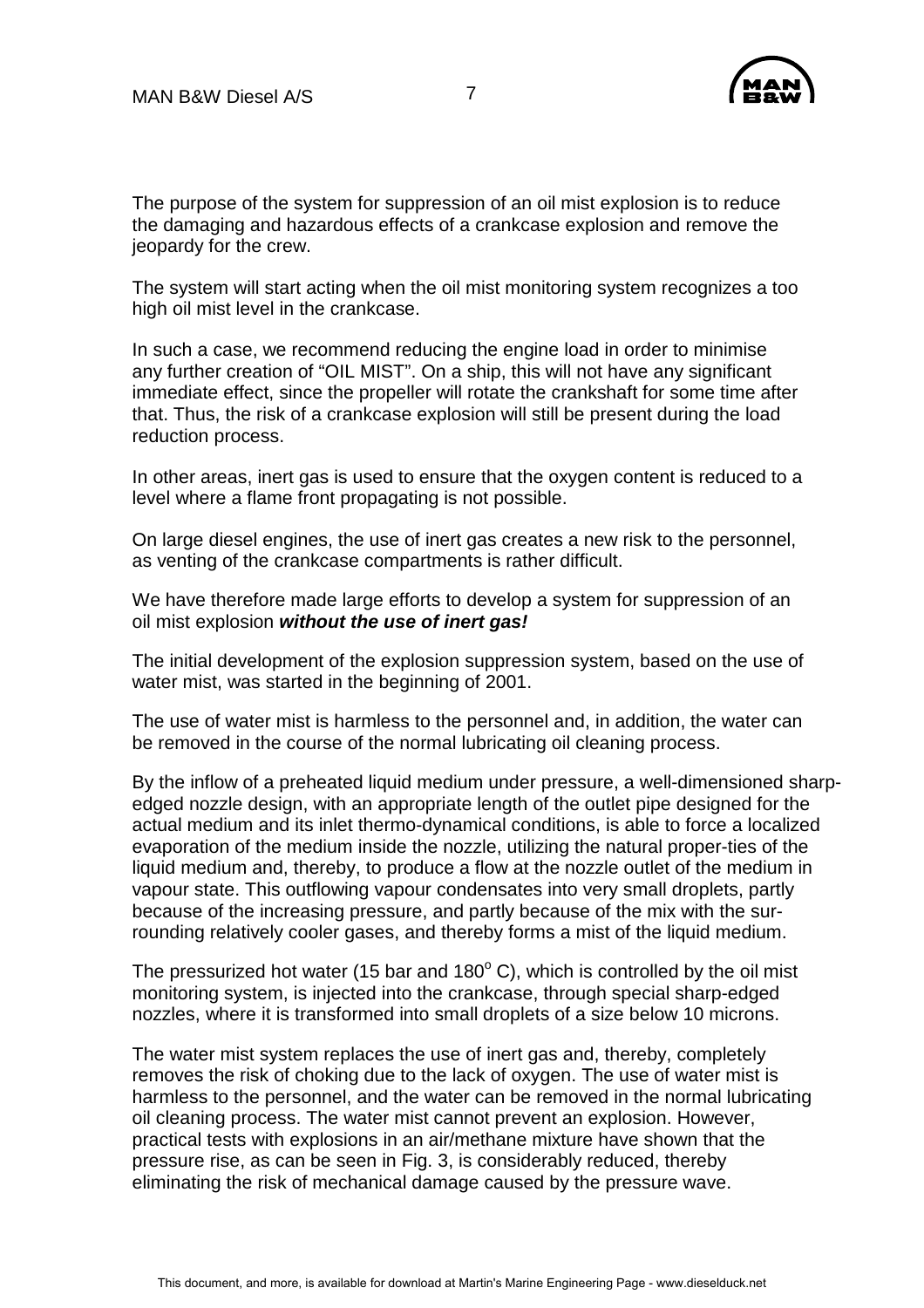

*Fig. 3: Explosion test in tank with and without injected water mist* 

#### **New development**

The system for injecting water mist requires constant attention, as it is constantly needed to maintain the pressure and temperature of the water in the system. Furthermore, the amount of water mist to be injected must be large enough to ensure that the whole crankcase is covered.

Lately, we have started development work based on the idea of creating the water mist the same way as the oil mist. This can be achieved by adding the water to the lubricating oil before it is delivered to the engine.

In order to be capable of immediately reducing the temperature on the spot affected by hot running when an excessive "OIL MIST" level has been measured, freshwater is injected into the lube oil at a volume of 1-5% of the amount of oil being **delivered** to the engine. Since the boiling point of water is lower than that of oil, the water will evaporate before the oil starts boiling. Because water has a very high specific heat of evaporation, the hot spot will be cooled in the course of this process. This will reduce or eliminate the evaporation of oil.

Alternatively, on plant with temperature monitoring of the bearings, water injection can be triggered by excessive temperatures in individual bearings, and water injection can be effected in the specific oil supply to the bearing in question, also in this case at a volume of 1-5% of the supplied lube oil amount. However, this requires a more complex installation.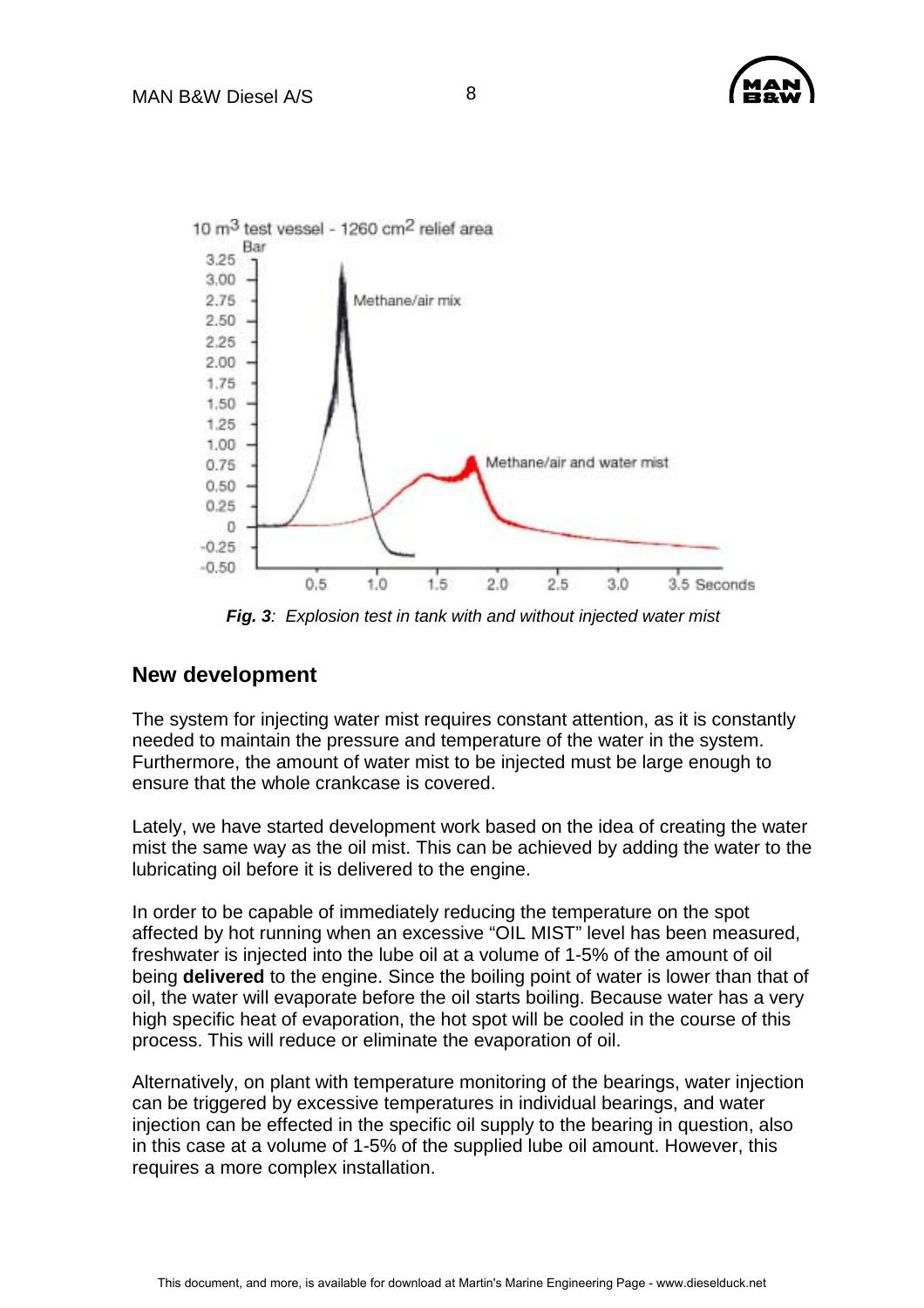

By mixing the water into the oil, we ensure that whenever the oil meets a hot spot, where an oil mist can be created, water will also be present and, as described above, boil off using the heat and, thereby, restrict or even hinder the evaporation of the oil.

#### *Method*

During operation of the diesel engine, the oil mist level in the crankcase is constantly monitored by detectors (11) in the individual spaces. A signal is sent from here to a monitor (12) in the engine control room (ECR). In the event of an increasing level exceeding a predetermined limit, the monitor will activate the engine alarm system, which will then activate other systems that will reduce the engine load. However, there is a time delay in this system, because various conditions relating to the safe operation of the ship have an influence on this process. In order to quickly achieve a safe situation against a crankcase explosion, the monitor will send a signal to the above-described system at the same time as it sends a signal to the alarm system.



*Fig. 4: Injection of water into the lube oil* 

A freshwater tank (2) is kept under constant pressure with compressed air at min. 2 bar abs. and max. 10 bar abs.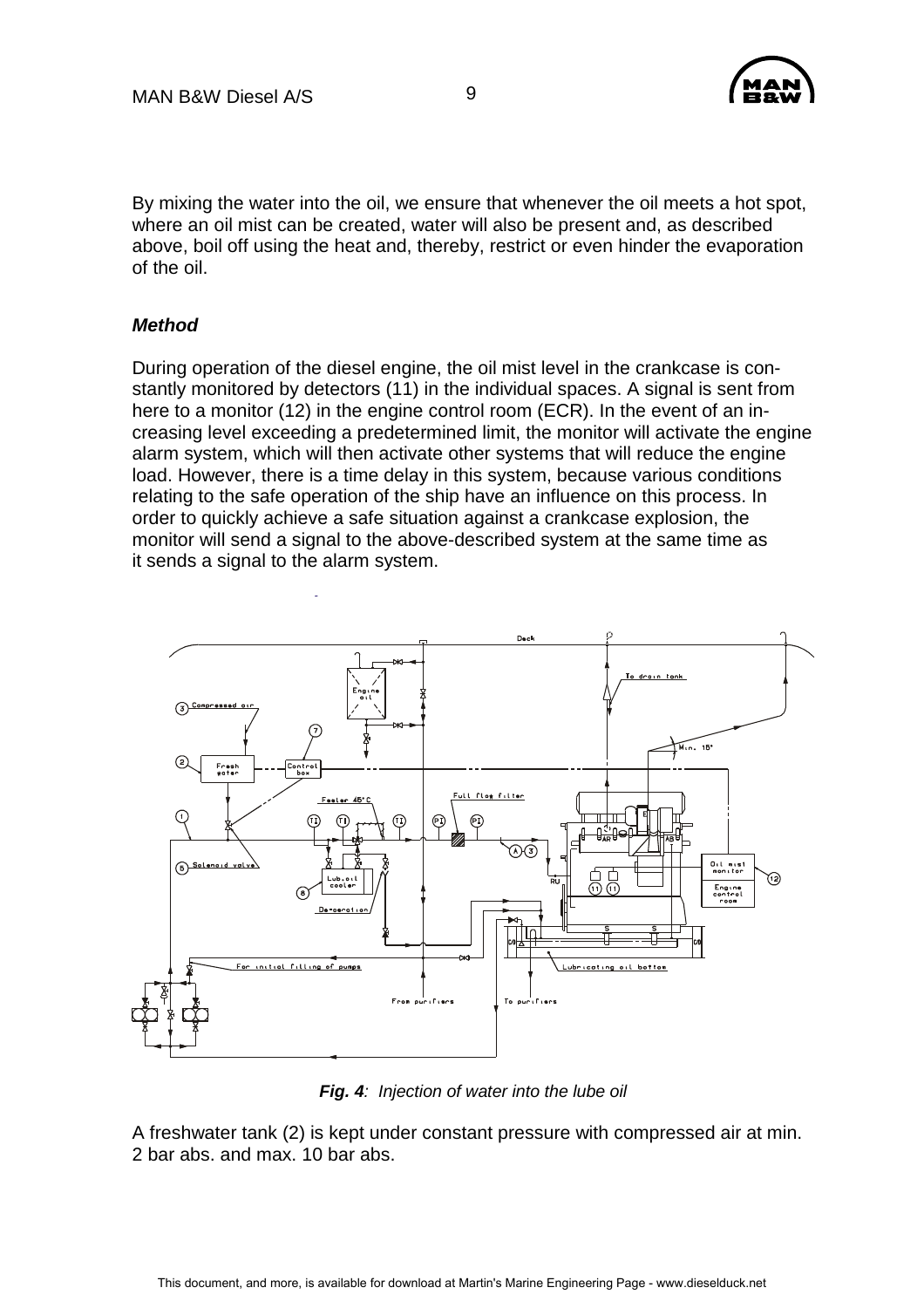

Alternatively, the tank is not pressurised until a signal is received from control box (7).

When control box (7) receives a signal from the engine's monitoring system, warning of an excessive oil mist level, alternatively of an excessive bearing temperature, the following will occur:

- If tank  $(2)$  is not pressurised, a signal is sent to valve  $(3)$ , which then opens for access to the ship's compressed air system and, thereby, tank (2) is pressurised.
- A signal is then sent to solenoid valve (5), which opens for the access of water to oil pipeline (1).



*Fig. 5: Injection of water into the lube oil* 

The water is pressed through a number of nozzle holes in the injector plate (6), thereby vaporising the water and thrusting it into the oil as small droplets. Further mixing occurs when the oil/water mix passes the lube oil cooler (8). The predetermined mixture ratio between oil and water is controlled by the size and number of holes in the injector plate (6), and by the pressure level in the tank (2).

On plant where tank (2) is pressurised, a signal is sent directly from control box (7) to valve (5).

Valve (5) is kept open until the freshwater level in tank (2) reaches the level where level control (4) sends a signal to control box (7), which then sends a signal to